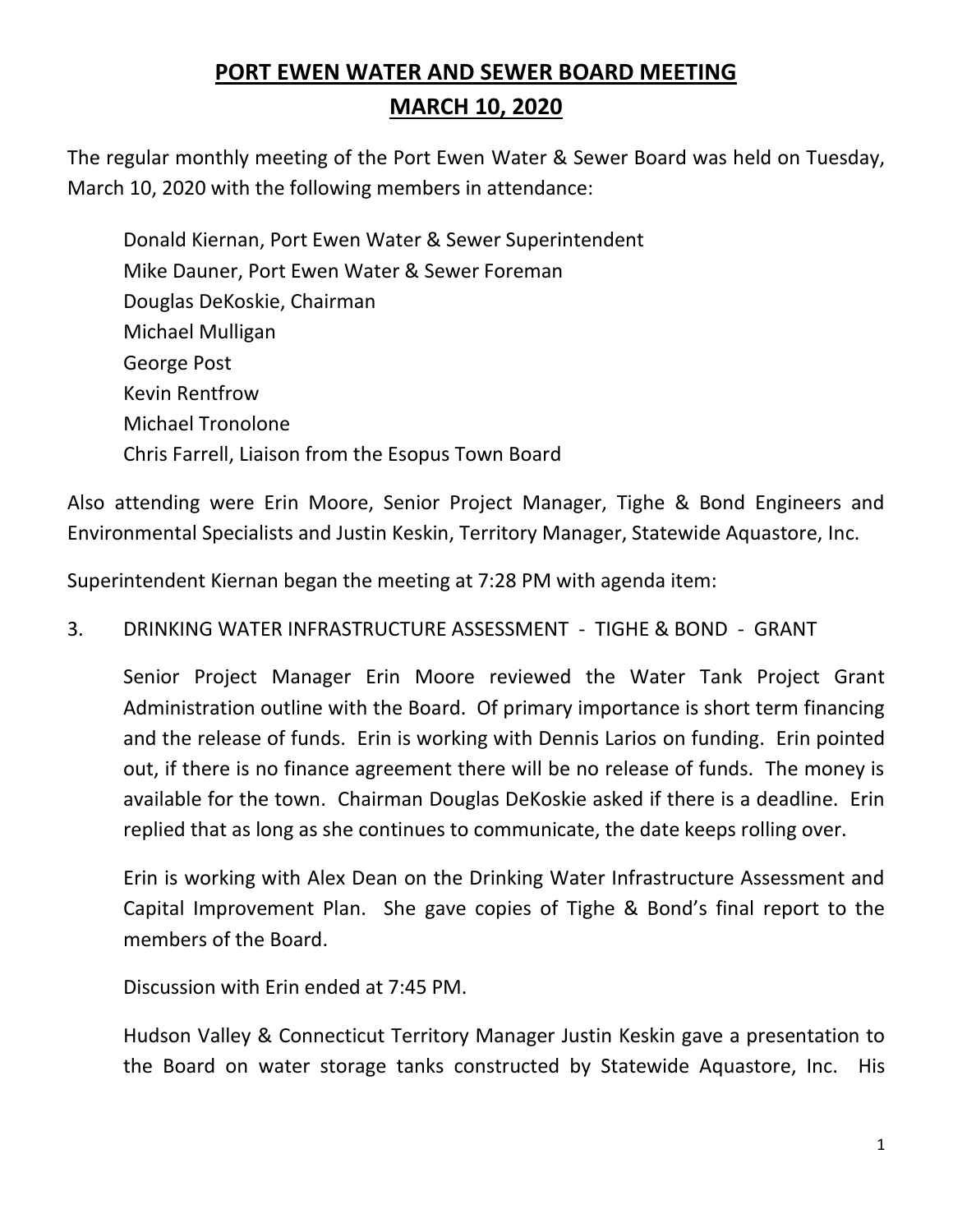pictorial presentation covered all aspects of construction and content; Justin answered all questions thoroughly.

The meeting was called to order at 7:55 PM by Chairman Douglas DeKoskie.

1. MOTION TO ACCEPT MINUTES OF FEBRUARY 11, 2020 MEETING

A MOTION WAS MADE BY GEORGE POST AND SECONDED BY MICHAEL MULLIGAN TO APPROVE THE MINUTES OF THE FEBRUARY 11, 2020 MEETING. ALL BOARD MEMBERS PRESENT VOTED IN FAVOR OF THE MOTION. MOTION CARRIED.

2. TANK REPLACEMENT - CLEARING - BORINGS - RIGHT OF WAY

Superintendent Kiernan advised the Board that the right of way to the tank property is owned by Lake Shore Villas and developer Ken Silver. Included in the agenda are copies of letters written by Town Attorney Paul Kellar to Lake Shore Villas and to Mr. Silver, requesting consent to use the right of way. The preferred access to the tank replacement site is the right of way that has been used for over 45 years; if necessary we will use another access.

- 3. See above
- 4. EMPLOYEE MATTER LECENSE EXPIRED CIVIL SERVICE STATUS

The superintendent reported to the Board that within the next few days the problem will likely be rectified by termination.

5. FOREMAN/FIELD REPORT

Foreman Dauner has completed much work; he is busy with more work planned. There have not been many water main breaks.

6. NEW HIRE

The new employee is doing okay and is learning. He will be on probation for six momths.

7. LEGAL - RUZZO

Superintendent Kiernan advised the Board that there is a new court date of Friday, March 13, 2020.